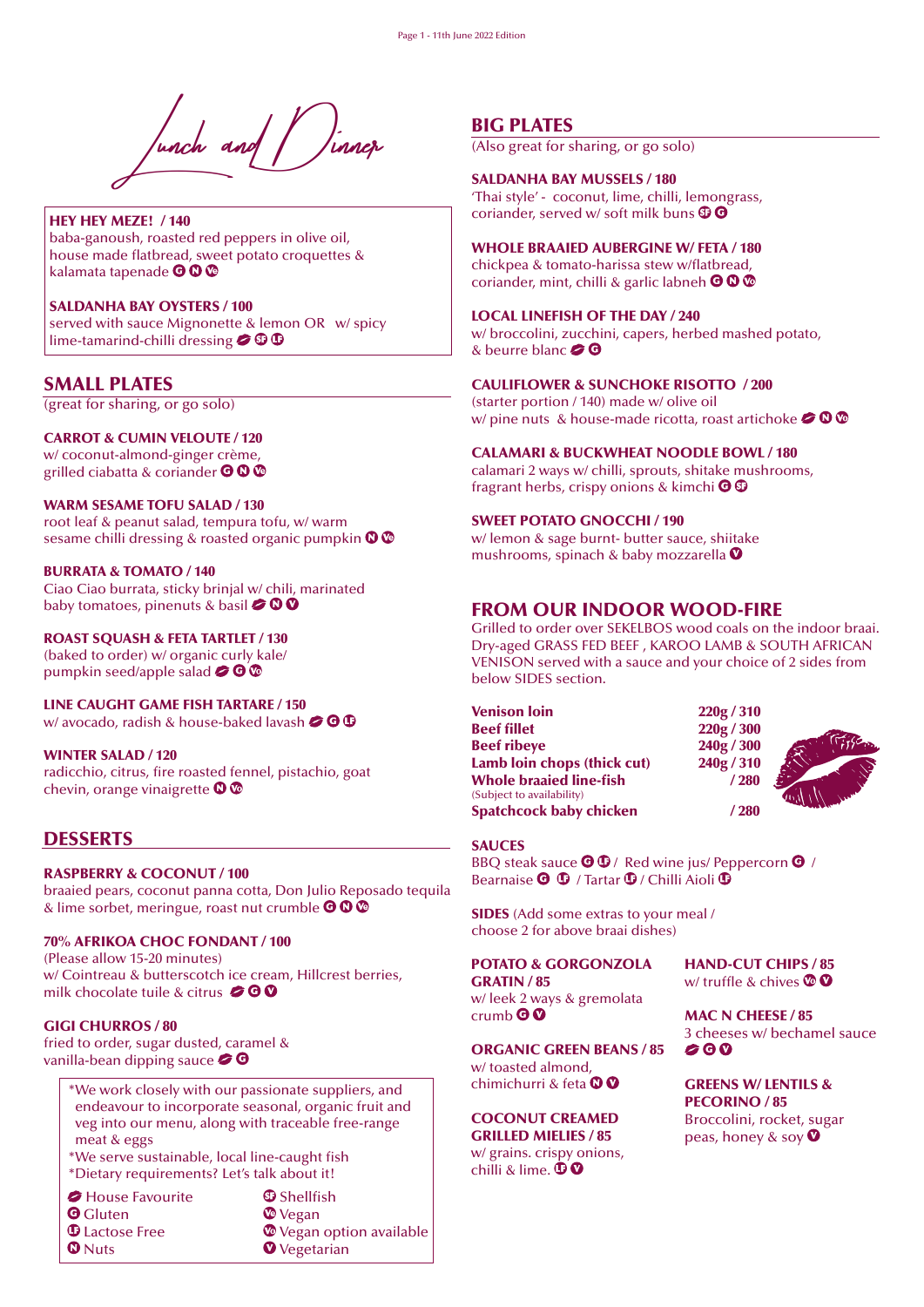ocktails

Alcoholic CBD Non-Alcoholic

# 12% & <sup>®</sup> ROYAL MUKOMBE / 125

Inspired by the mists of Vic Falls... Courvoisier VS, butternut, brown spices & sesame oil

## *<sup>@</sup>INNERBLOOM*

<sup>7%</sup> ● Tanqueray No. 10 / 110 John Ross Non-Alcoholic / 85 "Dreams, where I am fading, fading - So free my mind" Hibiscus, raspberry, grapefruit & tonic water

## $\odot$  **<b>@** BARTENDER'S SPECIAL / 65

House made cordial and soda.

## CALI CHI SPRITZ / 75

Goodleaf Sparkling Berry Hibiscus, non-alcoholic bubbly & house citrus syrup.

## $\otimes$   $*$  HEALTH BUZZ / 75

Goodleaf Sparkling Berry Hibiscus, honey, citrus & mint (Add a shot of Ketel One Vodka / +30 )

## $\otimes$   $\ast$   $\otimes$  MERRY FASHIONED / 90

CBD vanilla oil, house made virgin fashioned mix & orange zest

## $\Diamond \ast \mathbf{O} \otimes \mathbf{M}$ ARZI GOLD / 90

The "Amaretto" Sours from a northern mountain kingdom Goodleaf CBD, almond, vanilla, dried stone-fruit & apple and citrus.

## $\otimes$   $*$   $\otimes$  IRIE COFFEE NO.2 / 90

Why be Irish, when you can feel irie? CBD cinnamon oil, espresso, caramel popcorn syrup and tonka bean coconut cream (Served hot)

## *C* GIGI CLUB

<sup>14%</sup> Tanqueray <sup>No.</sup>10 & Cinzano Dry / 90 John Ross Non-Alcoholic / 75 The frothy drink that kisses you back. Hibiscus, raspberry & citrus

## 14% **& BUBBLE & SPICE / 95**

Sbagliato and Tequila style agave spirit walk into a bar... Extra aged Patron, vermouth spiced Campari & Aperol topped with bubbles

## 17% & **C C** MAI TATA / 85

Da Tulha Cachaca Silver, granadilla, red pepper, rosemary, almond and citrus (Ask for it spicy, if you dare)

## 12% GEORGE OF THE JUNGLE NO.3 / 100

Bacardi Cuatro, Bombay Bramble, oat and brown rice horchata, pineapple & tepache.

## 5% STRIPPER SPRITZ / 145

A risqué tall twist on an x-rated martini Tonka Bean Grey Goose vodka, granadilla pinot noir chardonnay, elderflower & coconut water

#### $23\% +$  THE DUDE ABIDES / 190

A tribute to a film that made White Russians famous. Karo Brandy, Hope Vodka, Amarula, CBD cinnamon & cold brew syrup

#### <sup>12%</sup> ↓ © JALAPINA / 95

Espolon Blanco, salted jalapeño coconut syrup, pineapple & tepache

## **7% & PEWTER PUNCH / 85**

Coffee infused Bulleit Bourbon, caramel corn syrup, Striped Horse Milk Stout, topped with Tonka coconut foam

## $\angle$   $\otimes$  ADD CBD / 22

Goodleaf 10mg Sachet to your shaken cocktail.

# CLASSICS

- 31% Old Fashioned / 105 Bulleit Bourbon, bitters, sweetness & orange zest
- 15% Whiskey Sours / 95 a frothy mix of Bulleit Bourbon, sweetness, bitters & citrus
- <sup>25%</sup> Negroni / 95 Ndlovu Original & Hope Navy Strength Gin, Vermouth Rosso & Campari
- 32% Martini / 95 Arbikie Haar Vodka or AK's Gin stirred your way with extra dry vermouth
- <sup>14%</sup> French Seventy Five / 90 Sipsmith or <sup>○</sup> John Ross, sweetness, citrus and bubbles.
- <sup>8%</sup> ♦ Aperol Spritz / 85 Aperol, Cinzano Pro Spritz & soda
- 17% De Rigueur / 110 Johnnie Walker Gold Reserve, grapefruit & honey
- 7% Bloody Mary / 95 Ketel One, tomato cocktail & house spice mix
- <sup>7%</sup> ♦ Mojito/ 115 Bacardi Cuatro, mint, lime & soda
- <sup>25%</sup> ★ Margarita / 135 Espolon Blanco, Cointreau & Lime
- 17% South Side / 85- Tangueray No. 10 or  $\odot$  John Ross, mint, sweetness & citrus
- <sup>18%</sup> Penicillin / 130- Johnnie Walker Gold Reserve, Caol Ila 12<sup>YR</sup>, ginger, honey and citrus.
- $7\%$  Moscow Mule / 95 Ketel One, ginger beer, bitters & citrus
- $28\%$  Rob Roy / 110 Cardu 12yr, vermouth rosso & bitters
- <sup>20%</sup> Corpse Reviver <sup>No.</sup> 2 / 105 Tangueray <sup>No.</sup> 10, Cointreau, Caperitif, citrus & a rinse of absinthe

# **SHOTS**

## ESPOLÓN BLANCO / 43

Unaged, notes of vanilla and chocolate, with a slight pepper

## ESPOLÓN REPOSADO / 43

Aged 2 Months in American oak, notes of tropical fruit & vanilla

## CYNAR / 26

An Italian aperitif flavoured with artichoke leaves, it is bittersweet with mild cinnamon spice and a caramel richness

## WILD TURKEY AMERICAN HONEY / 30

Exceptionally smooth liqueur blended with pure honey and Wild Turkey Bourbon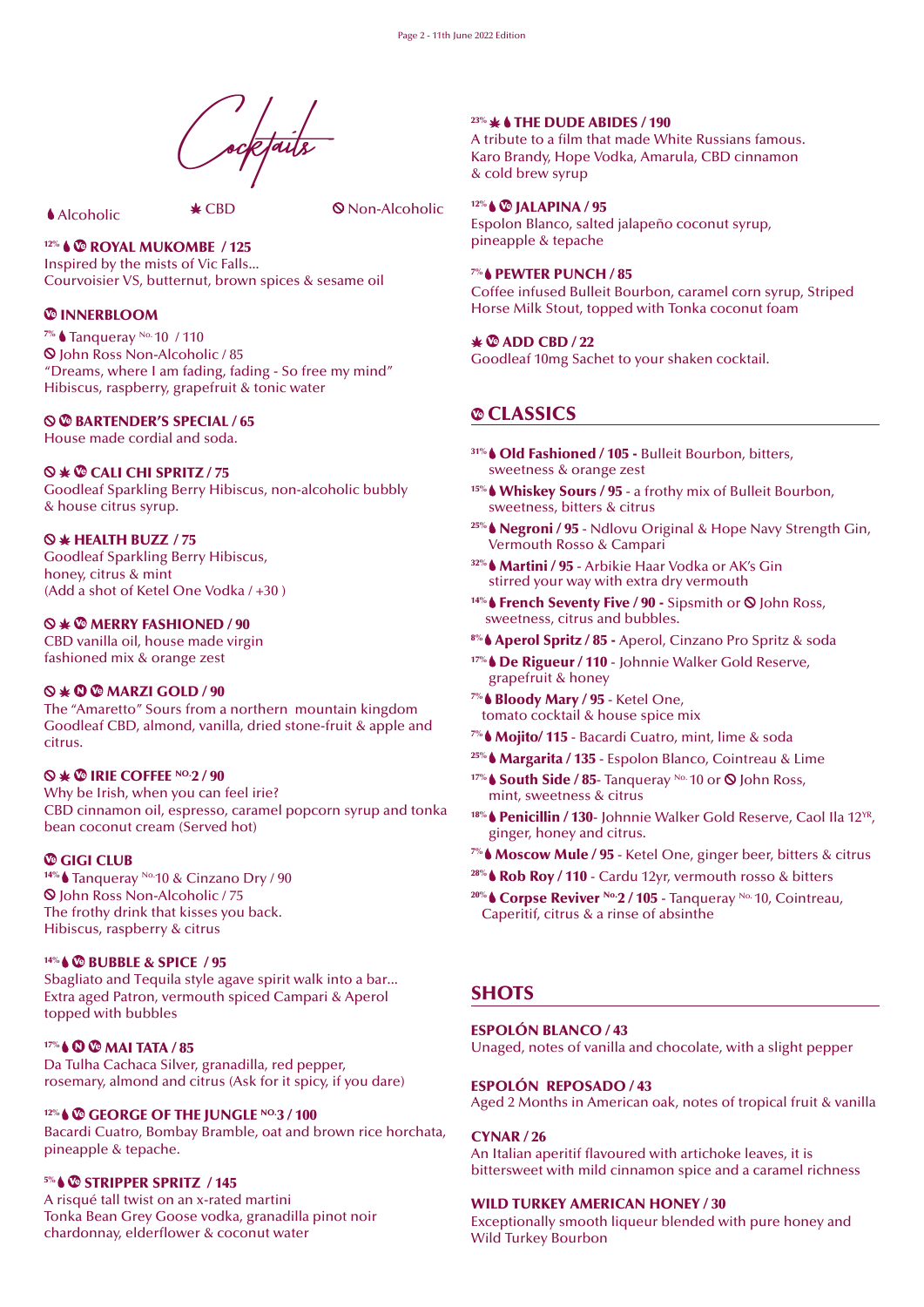Drinks

COLD BEVERAGES Goodleaf Berry Hibiscus / 40 B2 Iced Anti Oxidant / 43 Theonista Kombucha / 49 Juicebox (Naartjie or Cloudy Apple) / 40 Tonic Water (Indian, Grapefruit or Lite) / 25 Ginger ale, lemonade, soda / 25

ICE COFFEES / 45 Made with your choice of milk (Dairy, almond, oat or soy) 1) Almond 2) Spiced Butternut 3) Tonka bean & coconut

#### LOW CAL CORDIALS & SODA / 40

Mo-Tea-To: Mint, basil, buchu and citrus (Add a shot of Gerties Gold Rum / +33 ) Citrusade: Made from reclaimed mixed citrus (Add a shot of Ketel One Vodka / +30 )

#### FRESH PRESSED JUICES / 50

1) Beetroot, seasonal berries & apple 2) Citrus, carrot & pineapple 3) Celery, apple, cucumber & ginger

#### BEERS & CIDERS

Devil's Peak King's Blockhouse IPA Draught 40 / 65 Devil's Peak Lager Draught 30 / 50 Devil's Peak Hero Non-Alcoholic / 32 Striped Horse Milk Stout Draught 30 / 50 Jack Black Atlantic Weiss Bottle / 37 Naked Mexican Cerveza Bottle / 56 Cluver & Jack Apple Cider Bottle / 47

#### GIGI'S FAVOURITE SPIRITS

Scotch - Johnnie Walker Gold Reserve / 48 Irish - Teeling Small Batch / 41 Bourbon - Bulleit / 35 Gin Classic - Tanquaray No10 / 31 Gin Local Fynbos - Hope African Botanical / 32 Rum Dark - Floating Dutchman Cape / 30 Rum White - Copeland Cape / 30 Rum Gold - Gerties / 33 Rum Spiced - Baron Samedi / 30 Brandy - Karo Potstill / 60 Vodka - Ketel One / 30 Tequila - Rooster Rojo / 37

# COFFEE, CHAI & ROOIBOS

HOT DRINKS

Served with your choice of milk (Dairy, almond, oat or soy) Espresso / 25 Americano / 28 Cappuccino / 35 Mochaccino / 30 Macchiato / 28 Cortado / 35 Latte / 35

#### HOT CHOCOLATE/ 35

Cape Dutch Style hot dark chocolate served with your choice of milk (Contains Whey)

#### ENMASSE SELECT TEAS / 35

Black Breakfast, Rooibos Connoisseur, Twilight Zone Chamomile blend, Mint, Jasmine Queen, Green Rooibos.

#### GREEN FUSION TEA / 65 Green tea, coconut, lime leaf lemon grass & ginger

GARDEN ROUTE TEA / 65 Rose, jasmine, hibiscus & mint

MOUNTAIN SUNRISE TEA / 65 Buchu, Cassia & orange.

 $*$  ADD CBD  $/22$ ...Goodleaf 10mg Sachet to your hot drink or iced coffee.





Our organic waste is composted and sent to subsistence farmers, from whom we purchase fresh produce, which is then incorporated in our menu. Our plastic, glass, cardboard and paper are also recycled.